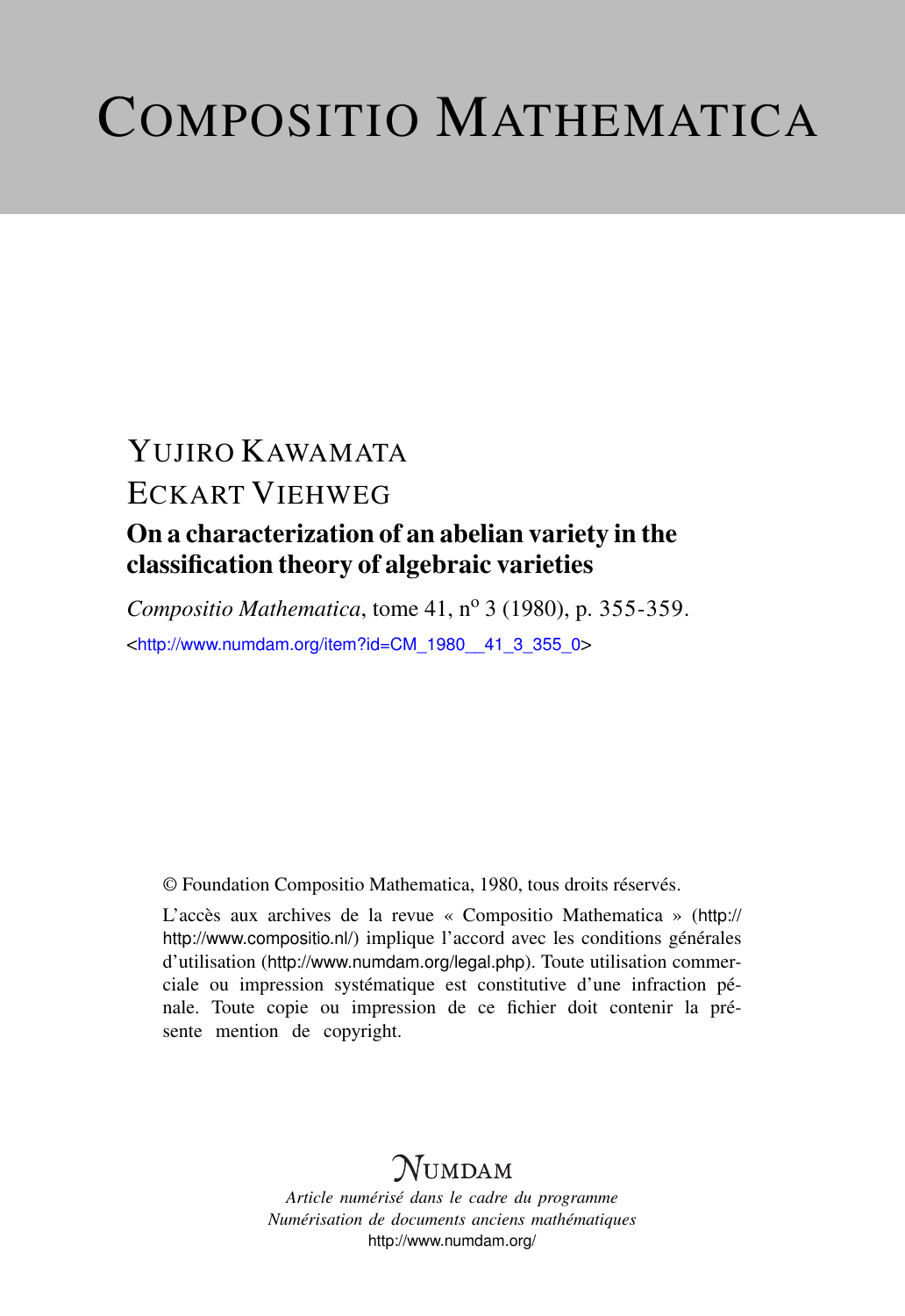COMPOSITIO MATHEMATICA, Vol. 41, Fasc. 3, 1980, pag. 355-359 © 1980 Sijthoff & Noordhoff International Publishers - Alphen aan den Rijn Printed in the Netherlands

#### ON A CHARACTERIZATION OF AN ABELIAN VARIETY IN THE CLASSIFICATION THEORY OF ALGEBRAIC VARIETIES

Yujiro Kawamata and Eckart Viehweg

In this paper we shall prove the following theorem which was conjectured by S. Iitaka  $(B_n \text{ in } p. 131 \text{ in } [1])$  and proven by K. Ueno for  $n = 3$  [2]. In this paper everything is defined over the complex number field C.

MAIN THEOREM: Let X be an algebraic variety and let  $f: X \rightarrow A$  be a dominant generically finite morphism to an abelian variety. If the Kodaira dimension  $\kappa(X) = 0$ , then f is birationally equivalent to an *étale morphism and X is birationally equivalent to an abelian variety.* 

To prove the main theorem we shall reduce it to the following theorem 1.

THEOREM 1: Let  $A$  be abelian variety of dimension n, let  $X$  be a reduced irreducible divisor on A and let  $\bar{X}$  be a resolution of X. If X is an algebraic variety of general type, then  $q_k(\bar{X}) = \dim H^0(\bar{X}, \Omega_{\bar{X}}^k) \geq$  $\binom{n}{k}$ , for  $k = 1, ..., n - 1$ . Moreover, if  $p_g(\bar{X}) = q_{n-1}(\bar{X}) = n$ , then  $q_k(\bar{X}) = {n \choose k}$ , for  $k = 1, ..., n - 2$ , and in particular  $|\mathbf{X}(O_{\bar{X}})| = 1$ .

1

The following lemma is just a special case of a theorem of Ueno (3.3 of [2]).

0010-437X/80/060355-05 \$00.20/0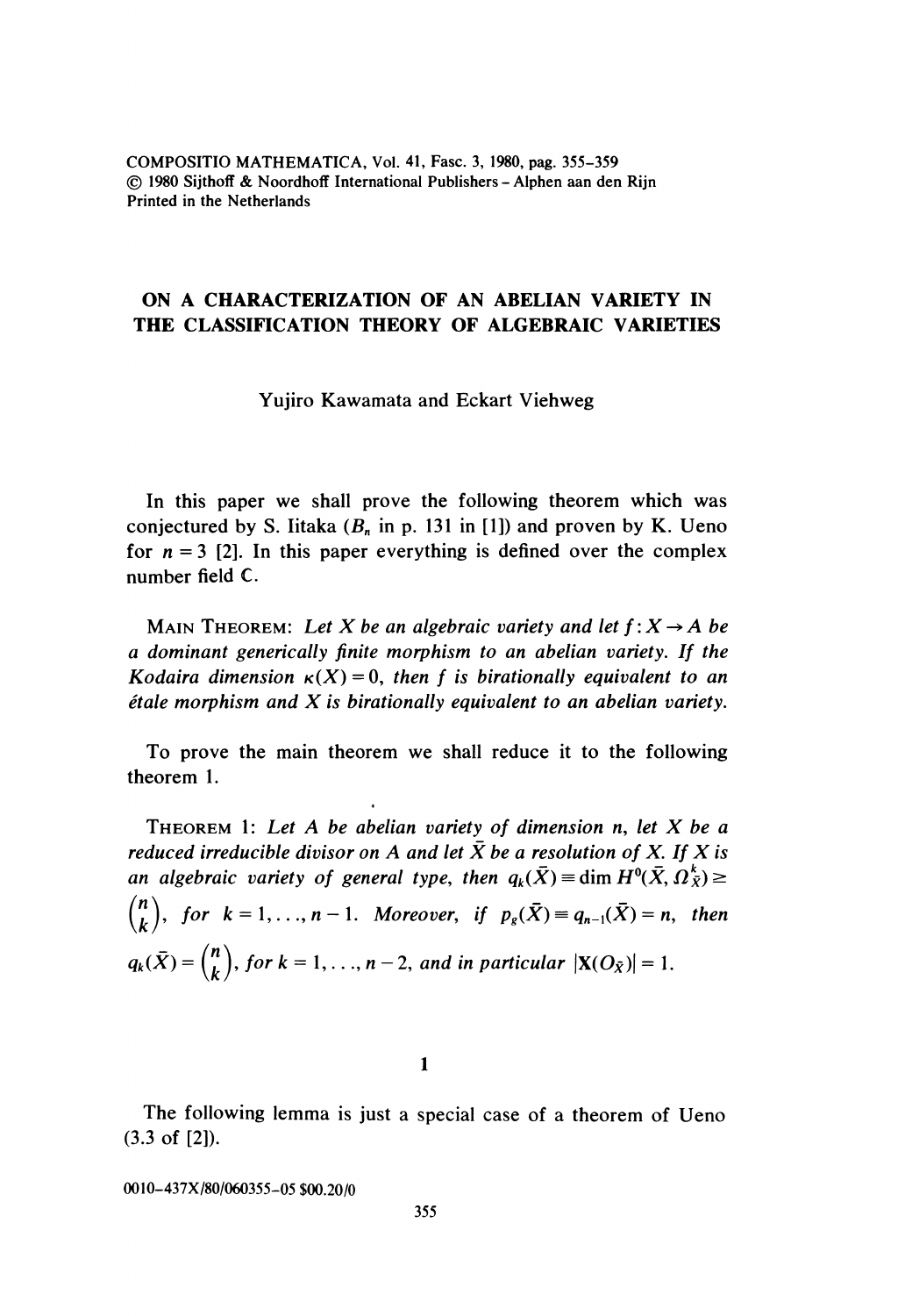LEMMA 2: Let the notations and assumptions be as in the Main Theorem. Then dim $(H^0(X, \Omega_X^{n-1})) \leq n$ .

**PROOF:** We want to show that  $f^*(dz_1 \wedge \cdots \wedge dz_{i-1} \wedge dz_{i+1} \wedge \cdots$  $\Delta$  dz<sub>n</sub>) =  $\omega_i$  are generators of  $H^0(X, \Omega_X^{n-1})$ , for a global coordinate system  $(z_1, \ldots, z_n)$  of A. Take  $\omega \in H^0(X, \Omega_X^{n-1})$  and  $a_i \in \mathbb{C}$ , such that  $\omega \wedge$  $f^*(dz_i) = a_i \cdot f^*(dz_1 \wedge \cdots \wedge dz_n)$ . This is always possible, since  $H^0(X, \Omega_X^n)$ is generated by  $f^*(dz_1 \wedge \cdots \wedge dz_n)$ . Replacing  $\omega$  by  $\omega - \sum_{i=1}^n (-1)^{n-1} a_i \omega_i$  we may assume that  $a_i = 0$  for  $i = 1, ..., n$ . Choose a small open subset  $U \subseteq X$ , such that  $f|_U$  is an embedding.  $(z_1, \ldots, z_n)$  is a local coordinate system of U. Since  $\omega \wedge dz_i = 0$  for  $i = 1, \ldots, n$ ,  $\omega$  must be 0 on U and hence on X.

LEMMA 3: Let the notations and assumptions be as in the main theorem. Let  $f_0: X_0 \to A$  be the normalisation of A in  $C(X)$ . Let  $D_1, \ldots, D_m$  be the irreducible components of the discriminant  $\Delta(X_0/A)$ and let  $\bar{D}_1, \ldots, \bar{D}_m$  be their desingularisations. Then

$$
\sum_{i=1}^m p_g(\bar{D}_i) \leq \dim(A).
$$

PROOF: Choose  $\Delta_i$  to be one irreducible component of  $f^{-1}(D_i)$ , such that  $\Delta_i$  is ramified over A. We may assume, that X is projective and that  $\Delta_1 \cup \cdots \cup \Delta_m$  is a regular subvariety of X. Let  $\omega_X = \Omega_X^n$ . Then  $\omega_X \otimes_{O_X} O_X \left(\sum_{i=1}^m \Delta_i\right) \subseteq \omega_X^2$  and, since  $H^0(X, \omega_X) = H^0(X, \omega_X^2) = \mathbb{C}$ , we know that  $\bigoplus_{i=1}^{m} H^{0}(\Delta_{i}, \omega_{\Delta_{i}})$  is a subspace of  $H^{1}(X, \omega_{X}) = H^{n-1}(X, O_{X}) =$  $H^0(X, \Omega_X^{n-1})$ . However,  $H^0(\overline{D}_i, \omega_{\overline{D}_i}) \subseteq H^0(\Delta_i, \omega_{\Delta_i}).$ 

Now we recall the following Theorem of Ueno (p. 120 in [1]):

THEOREM 4: Let B be a subvariety of an abelian variety A. Then there exist an abelian subvariety  $A_1$  of A and an algebraic variety W which is a subvariety of an abelian variety such that

(1) B is an analytic fibre bundle over W whose fibre is  $A_1$ ,

(2)  $\kappa(W) = \dim W = \kappa(B)$ .

 $A_1$  is characterized as the maximal connected subgroup of A such that  $A_1 + B \subseteq B$ .

PROOF OF "THEOREM  $1 \Rightarrow$  MAIN THEOREM": Let  $\eta: A' \rightarrow A$  be any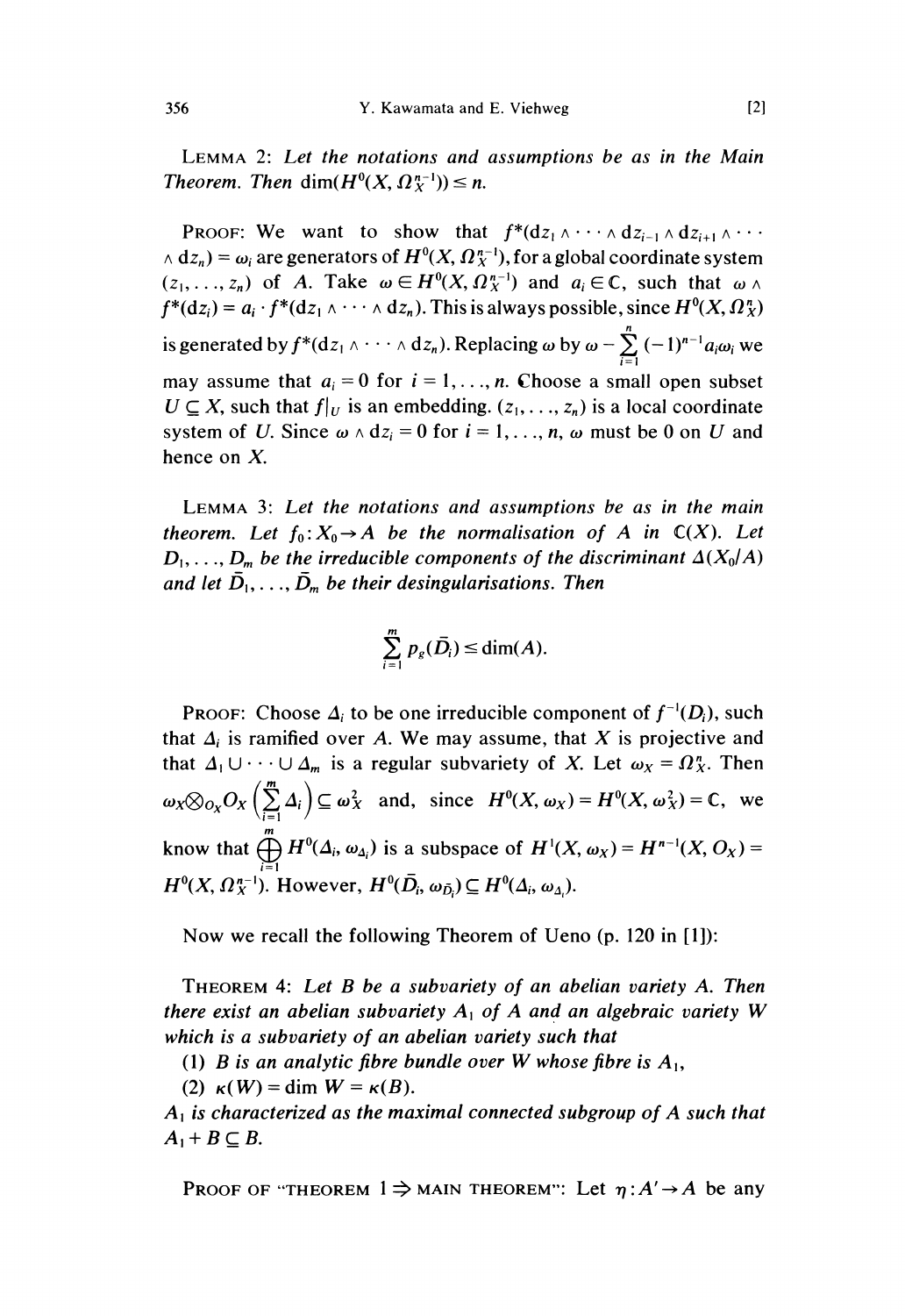Abelian varieties

étale covering and  $X_n = X \times_A A'$ . Then  $X_n \to A'$  also satisfies the conditions of the main theorem. Let  $X_{n,0}$  be the normalisation of A' in  $C(X_n)$ . Then  $\Delta(X_n|A')$  is the pullback of  $\Delta(X_0|A)$  by  $\eta$ . Suppose  $\Delta(X_0/A)$  is not empty. Any abelian variety has étale coverings of arbitrary high degree (for example "multiplication with  $r \ge 0$ "). Every subvariety of an abelian variety has  $p_g > 0$ . Hence, replacing A by some étale covering we may assume, that for every étale covering  $\eta: A' \to A$  the number of irreducible components of  $\Delta(X_0/A)$  and  $\Delta(X_{n,0}/A')$  is the same (Lemma 3).

Put  $B = \{x \in A : x + \Delta(X_0/A) \subseteq \Delta(X_0/A)\}^0$ . Again replacing A by an étale covering, we may assume that  $A = B' \times B$ . Let  $Y_0$  be the Stein factorisation of  $X_0 \rightarrow A \rightarrow B'$  and Y any desingularisation of  $Y_0$ . Since  $X_0$  is a finite covering of  $Y_0 \times B$  we have  $\kappa(X) = 0 \ge \kappa(Y) + \kappa(B) \ge 0$ and  $\kappa(Y)=0$ .

Assume that  $\Delta(Y_0/B') = \emptyset$ . Since  $\Delta(X_0/A) \approx \Delta' \times B$  for some positive divisor  $\Delta' \subseteq B'$ , the ramification divisor of  $X_0 \to Y_0 \times B$  must be a (rational) multiple of the pullback of some divisor  $\tilde{\Delta}$  of  $Y_0$ . Then  $\kappa(X) \geq \kappa(Y_0, O(\tilde{\Delta})) > 0$ , in contradiction to our assumptions. Therefore  $\Delta(Y_0|B') \neq \emptyset$  and, repeating this step if necessary, we may assume  $B = 0$ .

Let  $B_i = \{x \in A; x + D_i \subseteq D_i\}^0$  for  $i = 1, \ldots, m$ . We have  $\cap B_i = 0$ . By Theorem 4 each  $D_i$  is a fibre bundle over a certain  $E_i$  with fibre  $B_i$ , for  $i = 1, ..., m$ . We have  $p_e(\overline{D}_i) \ge p_e(\overline{E}_i)$  for a desingularisation  $\overline{E}_i$  of  $E_i$  and by Theorem 1  $p_e(\bar{E}_i) \ge \text{codim}_A B_i$ .

Since the equalities must be true by Lemma 3, we have  $|X(O_{\bar{E}})| = 1$  by theorem 1, for  $i = 1, \ldots, m$ .

Let r be a natural number, with  $r \ge 2$ , and let  $r: A \rightarrow A$  be the multiplication with r. Using the notation introduced above,  $\Delta(X_{r,0}/A)$ must have components  $D_{i,j}$ ,  $i = 1, \ldots, m$  such that the corresponding base space  $E_{ri}$  satisfies  $|\mathbf{X}(O_{\bar{E}_{ri}})| = \text{degree}(r) \cdot |\mathbf{X}(O_{\bar{E}_{i}})| \geq 2$ . This is a contradiction.

PROOF OF THEOREM 1: Let  $\{x_1, \ldots, x_n\}$  be a global coordinate system on A such that the set  $\{dx_1, \ldots, dx_n\}$  gives a basis of 1-forms on A. Let  $\alpha : \overline{X} \to A$  be the canonical map and let  $\omega_i =$  $\alpha^*(dx_1 \wedge \cdots \wedge dx_{i-1} \wedge dx_{i+1} \wedge \cdots \wedge dx_n)$  for  $i = 1, \ldots, n$ . We shall prove first that these are linearly independent  $(n - 1)$ -forms on  $\overline{X}$ . Suppose the contrary:  $\sum_{i=1}^{n} a_i \omega_i = 0$  for  $a_i \in \mathbb{C}$ . Pick a smooth point p on X.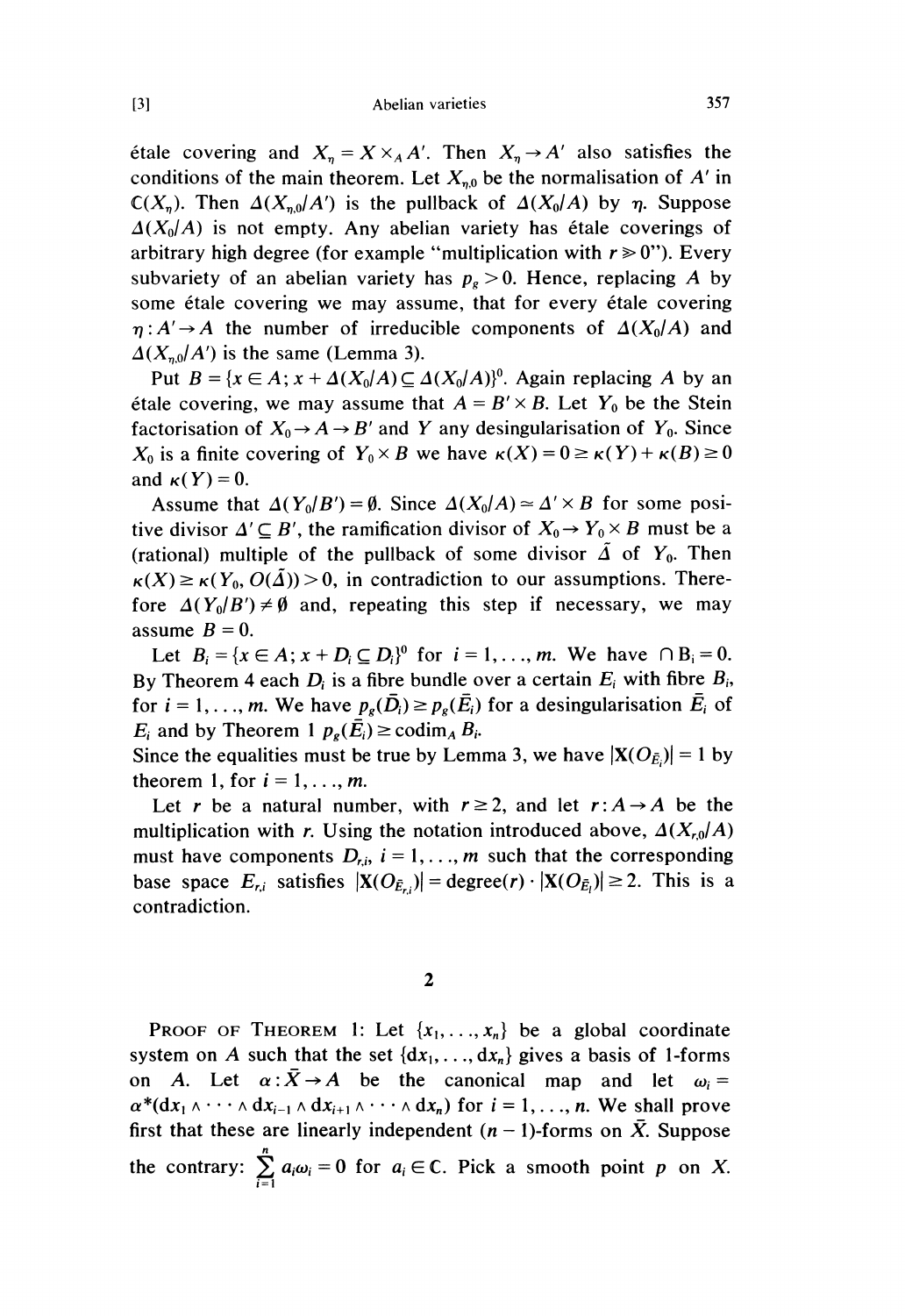Suppose X is defined in A near p by an equation  $x_n = F(x_1, \ldots, x_{n-1})$ , where *F* is a certain holomorphic function. Then  $\omega_i = (-1)^{n-i-1} \frac{\partial F}{\partial x_i} \omega_n$ 

for  $i = 1, ..., n-1$ . Therefore,  $\sum_{n=1}^{\infty} (-1)^{n-i-1} a_i \frac{1}{2x} + a_n = 0$ , which means that there is a non-zero subgroup B of A such that  $B + X \subseteq X$ , which is a contradiction.

Put  $\omega_I = \alpha^*(dx_{i_1} \wedge \cdots \wedge dx_{i_k})$  for each set I of k-distinct integers  $1 \le i_1 \le \cdots \le i_k \le n$ . Since  $\omega_i$  are linearly independent,  $\{\omega_i\}_i$  gives a linearly independent system of k-forms on  $\bar{X}$ . Thus,  $q_k(\bar{X}) \geq {n \choose k}$ .

Before we prove the second part of theorem 1, we shall prove the following theorem, due to the first author.

THEOREM 5: Let A and X be as in theorem 1. Let  $f: X \to \mathbb{P}^{n-1}$  be the rational map defined by the system  $\{\omega_1, \ldots, \omega_n\}$ . If X is an algebraic variety of general type, then f is dominant.

**PROOF:** Assume the contrary. Let Y be the image variety of  $f$  and let q be a smooth point of Y such that  $f^{-1}(q)$  is also smooth near some smooth point  $p \in f^{-1}(q)$  of X. Our assumption means that  $\dim f^{-1}(q) \geq 1$ . Consider everything in the universal cover  $\mathbb{C}^n$  of A. Let H be the tangent plane of X at p, which we assume is defined by an equation  $x_n = 0$ . Then, X is defined near p by an equation  $x_n = 0$  $F(x_1, \ldots, x_{n-1})$ , where  $\{x_1, \ldots, x_n\}$  is a global coordinate system centered at p and  $\frac{\partial F}{\partial x_i}(0) = 0$  for  $i = 1, ..., n-1$ .  $f^{-1}(q)$  is defined near p  $\frac{\partial F}{\partial t}$ by the equations  $\frac{\partial F}{\partial x_i} = 0$  for  $i = 1, ..., n-1$ . Y is contained near q in a smooth divisor D of  $P^{n-1}$  (near q). After a suitable linear transformation of  $x_1, \ldots, x_{n-1}$ , the equation of D can be written as  $\frac{\partial F}{\partial x_1} =$  $G\left(\frac{\partial F}{\partial x_1},\ldots,\frac{\partial F}{\partial x_n}\right)$ , where G is a holomorphic function of degree  $\geq 2$ . By the rule of derivation of products, we have on  $f^{-1}(q) \frac{\partial}{\partial x} \left( \frac{\partial F}{\partial x} \right) =$  $\frac{\partial G}{\partial x_i} = 0$  for  $i = 1, ..., n - 1$ . Thus,  $f^{-1}(q)$  is invariant under translations in the direction of  $x_1$  and hence contains a translation of an abelian subvariety of A generated by the line  $x_2 = \cdots = x_n = 0$ . Let B be the maximal abelian subvariety of A such that  $p + B$  is contained in X. We have proved that  $B \neq 0$ . Since there are only countably many